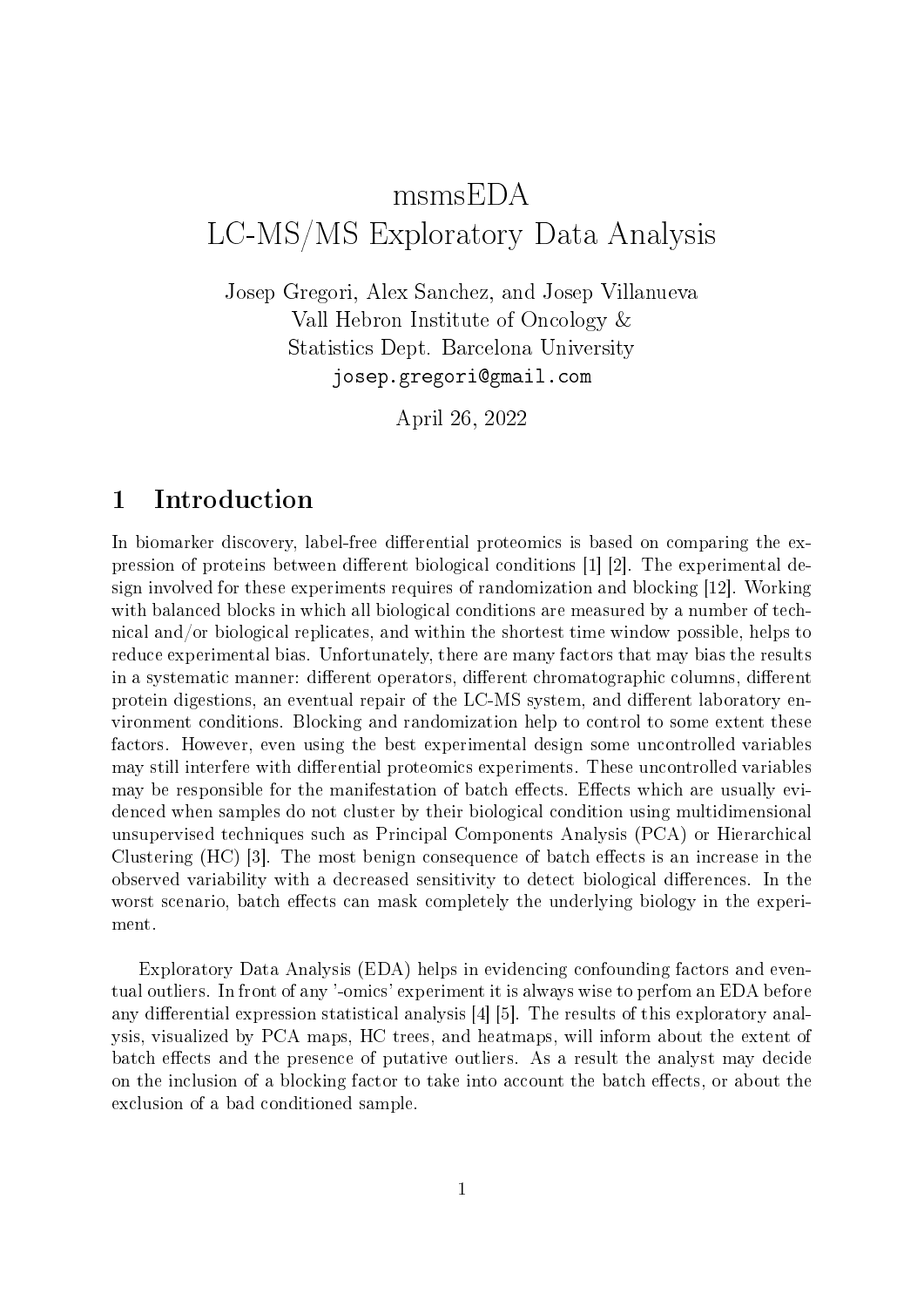## 2 An example LC-MS/MS dataset

The dataset of this example [5] is the result of an spiking experiment, showing LC-MS/MS data obtained in ideal conditions, and optimal to detect batch effects. Samples of 500 micrograms of a standard yeast lysate are spiked either with 200fm or 600fm of a complex mix of 48 human proteins (UPS1, Sigma-Aldrich $(\overline{R})$ ). The measures were done in two different runs, separated by a year time. The first run consisted of four replicates of each condition, and the second run consisted of three replicates of each condition. The dataset consists in an instance of the  $MSnSet$  class, defined in the MSnbase package [6], a S4 class [7] [8]. This MSnSet object contains a spectral counts (SpC) matrix in the assayData slot, and factors treatment and batch in the phenoData slot. (See also the expressionSet vignette [9])

```
> library(msmsEDA)
> data(msms.dataset)
> msms.dataset
MSnSet (storageMode: lockedEnvironment)
assayData: 697 features, 14 samples
  element names: exprs
protocolData: none
phenoData
 sampleNames: U2.2502.1 U2.2502.2 ... U6.0302.3 (14 total)
 varLabels: treat batch
 varMetadata: labelDescription
featureData: none
experimentData: use 'experimentData(object)'
 pubMedIds: http://www.ncbi.nlm.nih.gov/pubmed/22588121
Annotation:
- - - Processing information - - -
MSnbase version: 1.8.0
> dim(msms.dataset)
[1] 697 14
> head(pData(msms.dataset))
         treat batch
U2.2502.1 U200 2502
U2.2502.2 U200 2502
U2.2502.3 U200 2502
U2.2502.4 U200 2502
U6.2502.1 U600 2502
U6.2502.2 U600 2502
```
> table(pData(msms.dataset)\$treat)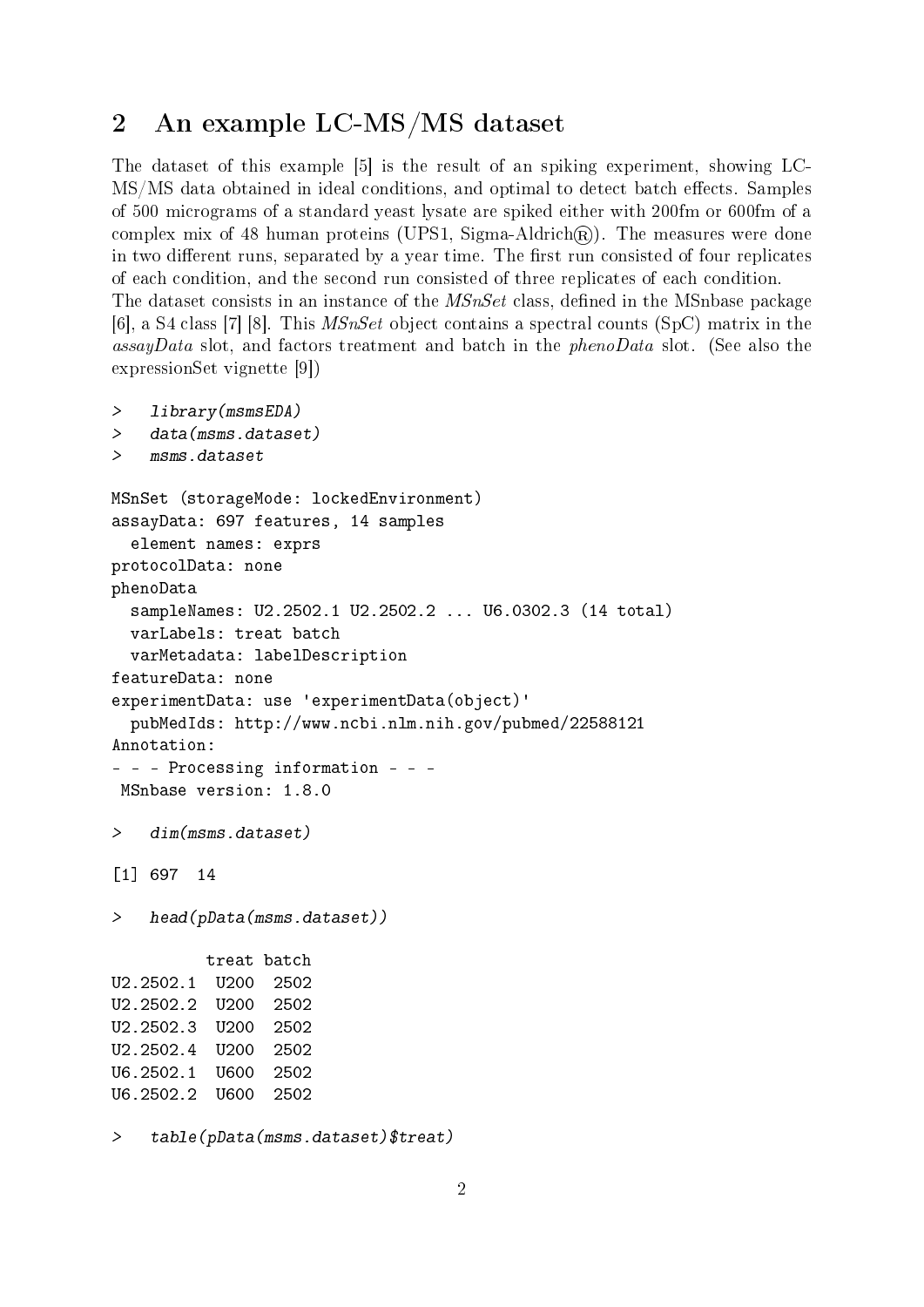```
U200 U600
  7 7
> table(pData(msms.dataset)$batch)
0302 2502
  6 8
> table(pData(msms.dataset)$treat, pData(msms.dataset)$batch)
      0302 2502
 U200 3 4
 U600 3 4
```
The aim of the exploratory data analysis, in this case, is to evidence the existence of batch effects between the two runs. And eventually to check the opportunity of a simple batch effects correction.

Before proceeding to the EDA, a data pre-processing is required to solve NAs and to remove improper rows in the spectral counts matrix. The NAs, common when joining datasets in which not exactly the same proteins are identified, should be substituted by 0. By improper rows to be removed, we mean: i) the rows with all zeroes, which could come from the subsetting from a bigger SpC matrix. ii) The rows belonging to artefactual identifications of '-R' proteins.

```
> e <- pp.msms.data(msms.dataset)
> processingData(e)
- - - Processing information - - -
Subset [697,14][675,14] Tue Apr 26 17:02:54 2022
Applied pp.msms.data preprocessing [Tue Apr 26 17:02:54 2022]
MSnbase version: 1.8.0
> dim(e)[1] 675 14
> setdiff(featureNames(msms.dataset), featureNames(e))
[1] "YER160C-R" "YJR066W-R" "YEL061C-R" "YJL190C (+1)" "YLL057C"
[6] "YBR189W" "YDR227W" "YER103W" "YGR029W" "YNR032C-A"
[11] "YMR172W" "YJL200C" "YDL126C" "YGL173C" "YML037C"
[16] "YHR102W" "YMR165C" "YJL138C (+1)" "YBL046W" "YJL123C"
[21] "YOR123C" "YGR276C"
```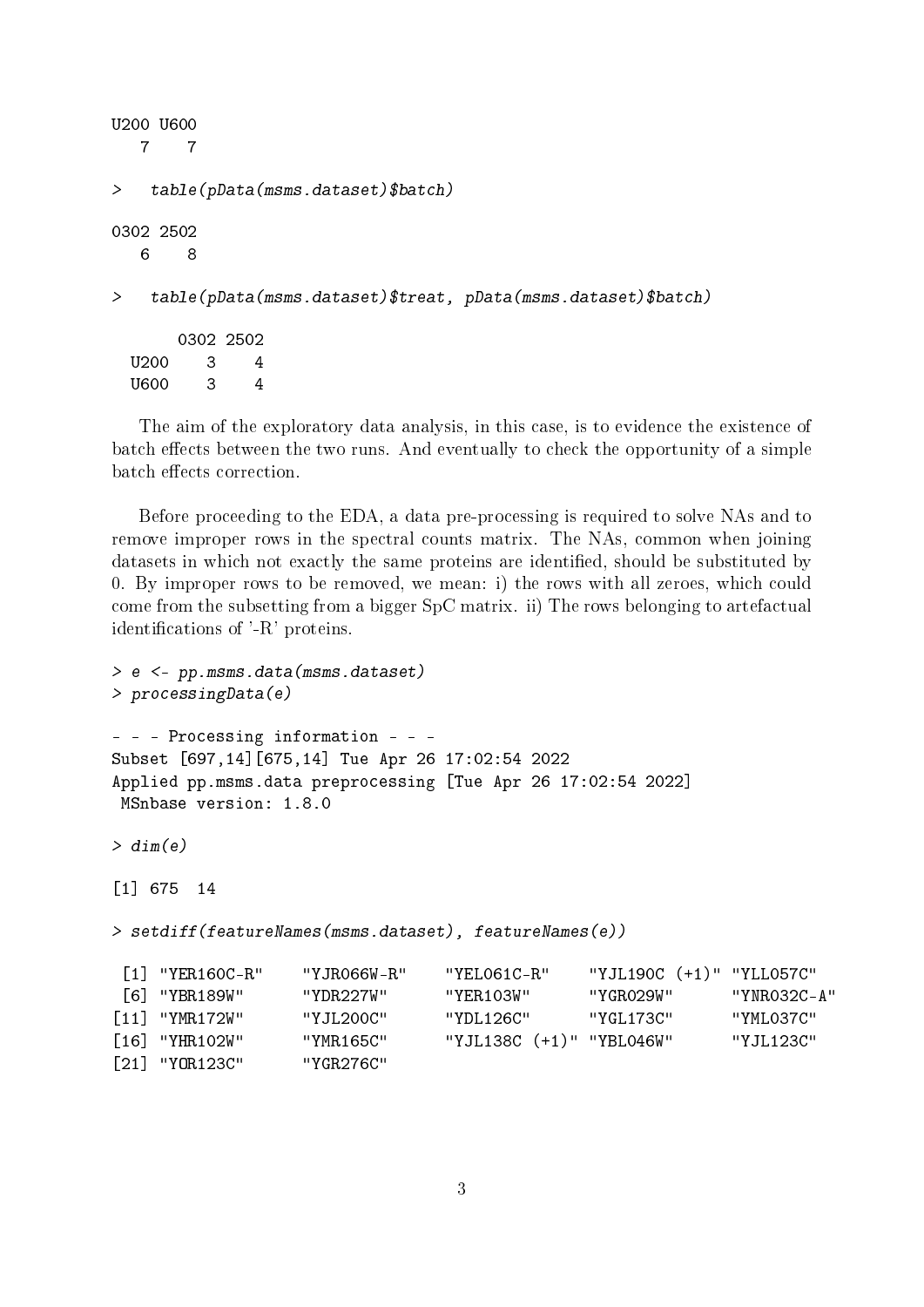### 3 SpC distribution

A first glance to the contents of the spectral counts matrix is given by the distribution of SpC by sample, including the number of proteins identified and the total spectral counts by sample.

```
> tfvnm <- count.stats(e)
> { cat("\nSample statistics after removing NAs and -R:\n\ln^n)
   cat("SpC matrix dimension:", dim(e), "\negthinspace"print(tfvnm)
 }
Sample statistics after removing NAs and -R:
```
SpC matrix dimension: 675 14

|                        | proteins | counts min lwh med |   |   |    | hgh       | max  |
|------------------------|----------|--------------------|---|---|----|-----------|------|
| U2.2502.1              | 590      | 5398               | 0 | 2 | 3  | 8.0       | 183  |
| U2.2502.2              | 592      | 5501               | 0 | 2 |    | 37.0      | 205  |
| U2.2502.3              | 586      | 5477               | 0 | 1 |    | 38.0      | -202 |
| U2.2502.4              | 586      | 5251               | 0 | 1 |    | 3 7.0     | 203  |
| U6.2502.1              | 582      | 5692               | 0 | 1 |    | 38.5      | 194  |
| U6.2502.2              | 577      | 5686               | 0 | 1 |    | 38.0      | 208  |
| U6.2502.3              | 578      | 5552               | 0 | 1 |    | 3 8.0 215 |      |
| U6.2502.4              | 560      | 5601               | 0 | 1 |    | 38.0      | -217 |
| U2.0302.1              | 512      | 5629               | 0 | 1 |    | 27.0      | 409  |
| U <sub>2</sub> .0302.2 | 499      | 5840               | 0 | 0 |    | 27.0384   |      |
| U2.0302.3              | 513      | 5726               | 0 | 1 |    | 27.0364   |      |
| U6.0302.1              | 491      | 5975               | 0 | 0 |    | 27.5395   |      |
| U6.0302.2              | 474      | 5739               | 0 | 0 |    | 27.5358   |      |
| U6.0302.3              | 474      | 5891               | 0 | 0 | 2. | 8.0       | 355  |

Three graphical means will contribute to visualize this distribution:

- i) A barplot of total SpC by sample scaled to the median. Ideally when the same amount of total protein is measured in each sample, the same total number of spectral counts will be observed. A good quality experiment will show all the bars near 1.
- ii) A set of SpC boxplots by sample. As most proteins in a sample may show very low signal, 0 or 1 SpC, resulting in sparce SpC vectors, more informative boxplots are obtained when removing the values below a given threshold. Here the proteins with SpC below minSpC are excluded of a sample. The boxplots show the distribution of the remaining  $log_2$  transformed SpC values by sample.
- iii) Superposed SpC density plots by sample. As before the proteins with SpC below minSpC are excluded of each sample and the SpC are  $log_2$  transformed.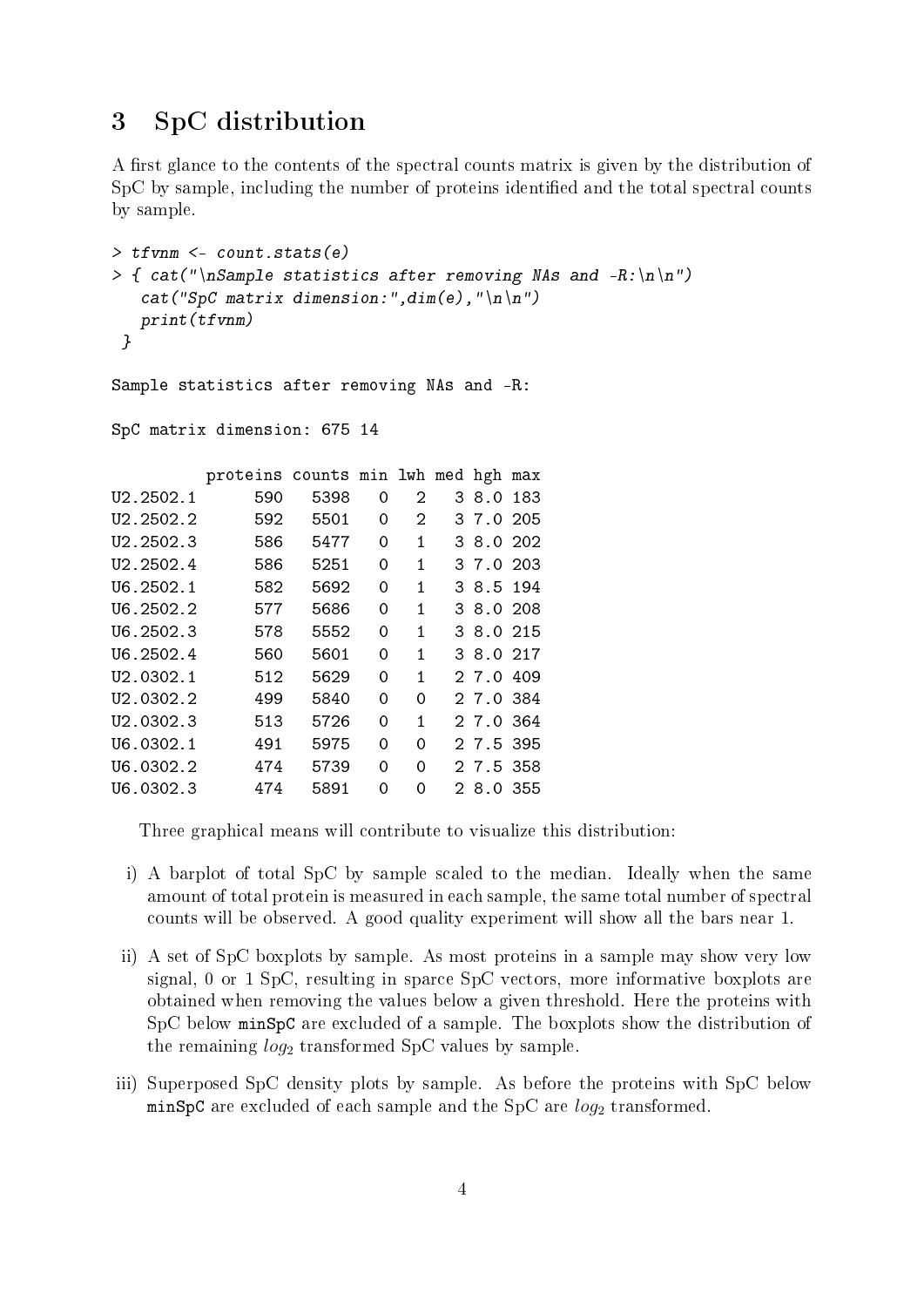> layout(mat=matrix(1:2,ncol=1),widths=1,heights=c(0.35,0.65))

```
> spc.barplots(exprs(e),fact=pData(e)$treat)
```

```
> spc.boxplots(exprs(e),fact=pData(e)$treat,minSpC=2,
              main="UPS1 200fm vs 600fm")
```


#### **UPS1 200fm vs 600fm**



Figure 1: A) Total SpC by sample scaled to the median. B) Samples SpC boxplots.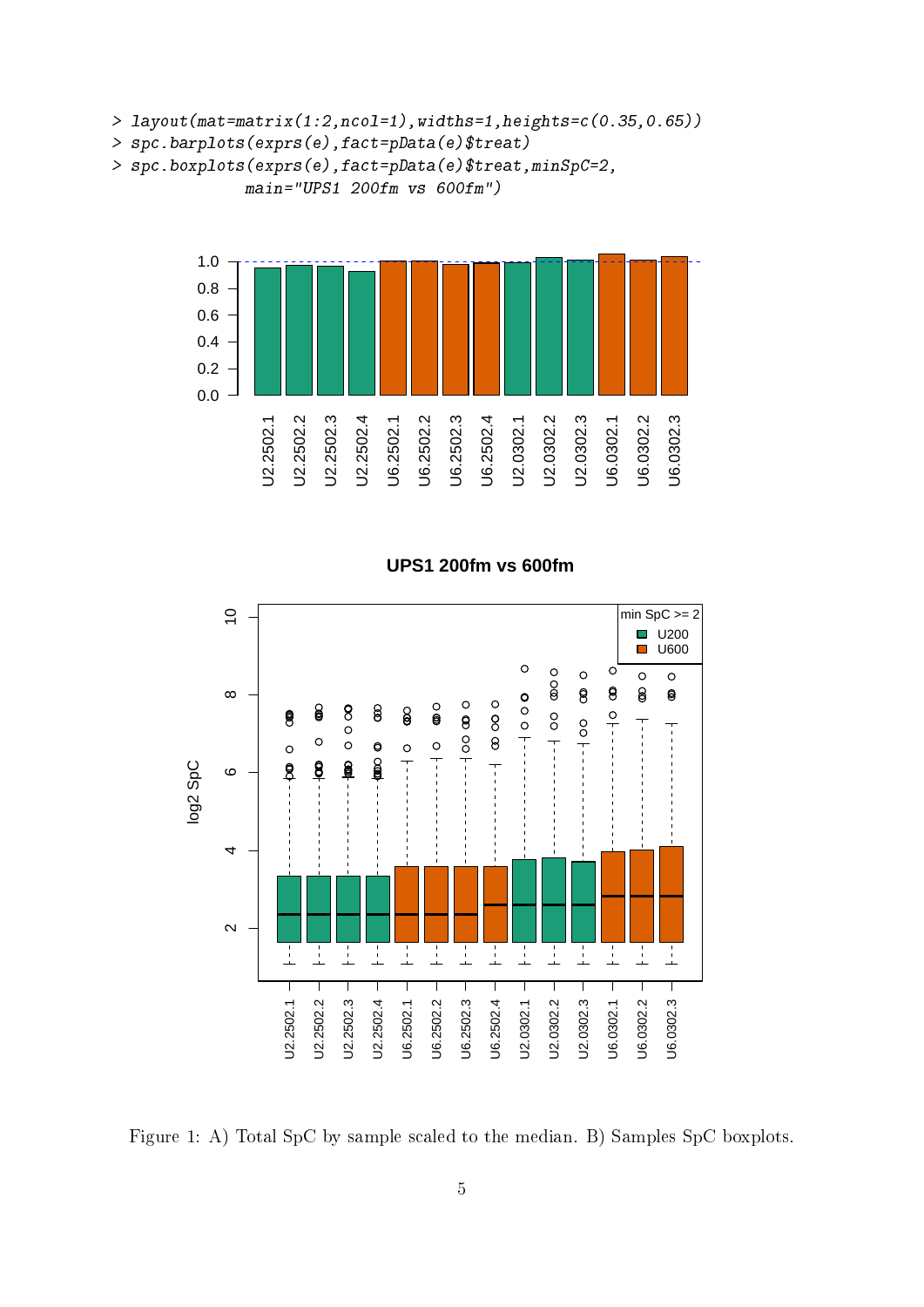

**UPS1 200fm vs 600fm**

> spc.densityplots(exprs(e),fact=pData(e)\$treat,minSpC=2,

main="UPS1 200fm vs 600fm")

Figure 2: Samples SpC density plots.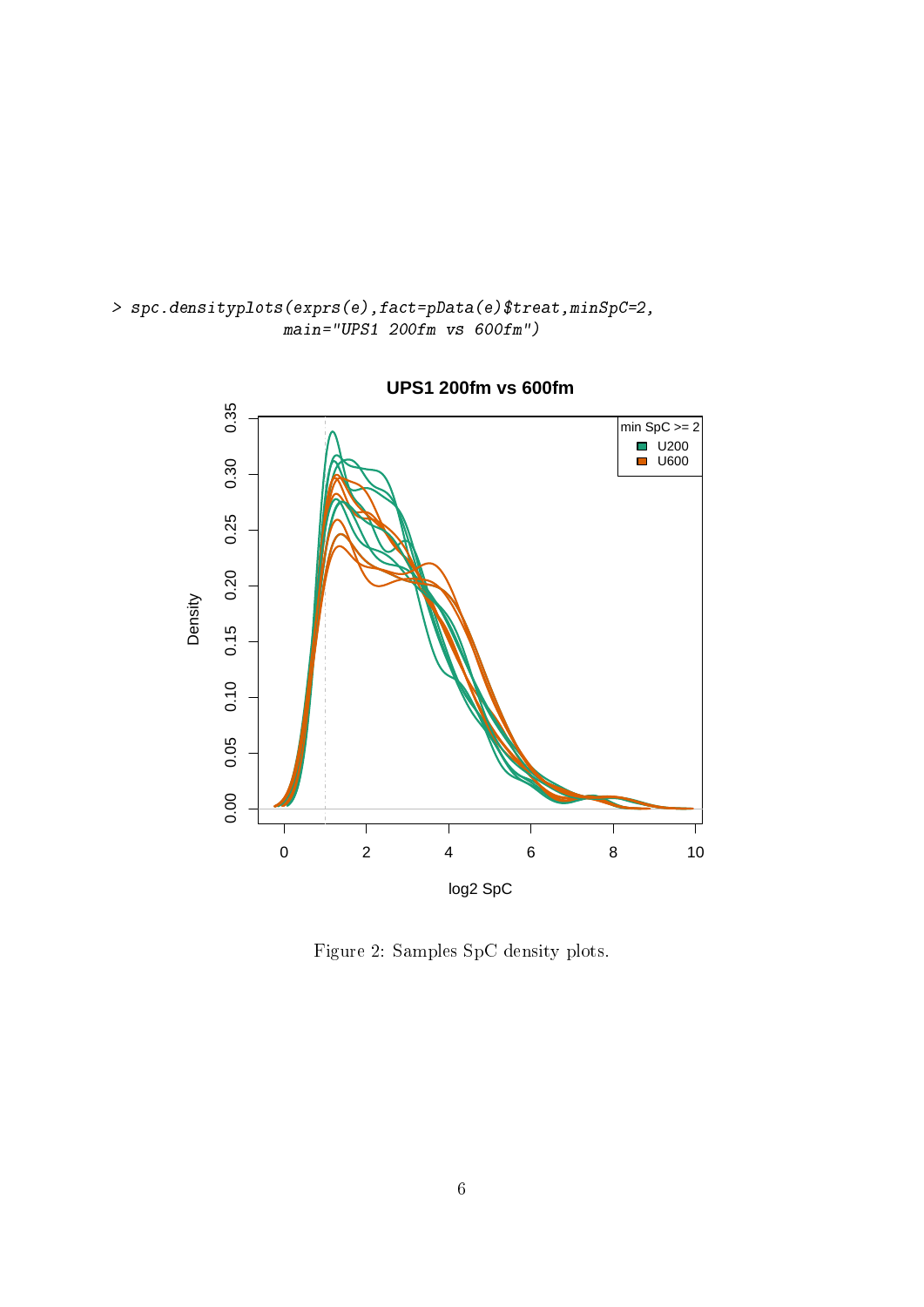# 4 Principal Components Analysis

A plot on the two principal components of the SpC matrix visualizes the clustering of samples. Ideally the samples belonging to the same condition should cluster together. Any mixing of samples of different conditions may indicate the influence of some confounding factors.



Figure 3: PCA plot on PC1/PC2, showing confounding. The labels are colored by treatment level on top, and by batch number bellow. Labels themselves are selfexplicative of treatment condition and batch.

```
> facs <- pData(e)
> snms <- substr(as.character(facs$treat),1,2)
> snms <- paste(snms,as.integer(facs$batch),sep=".")
> pcares <- counts.pca(e)
```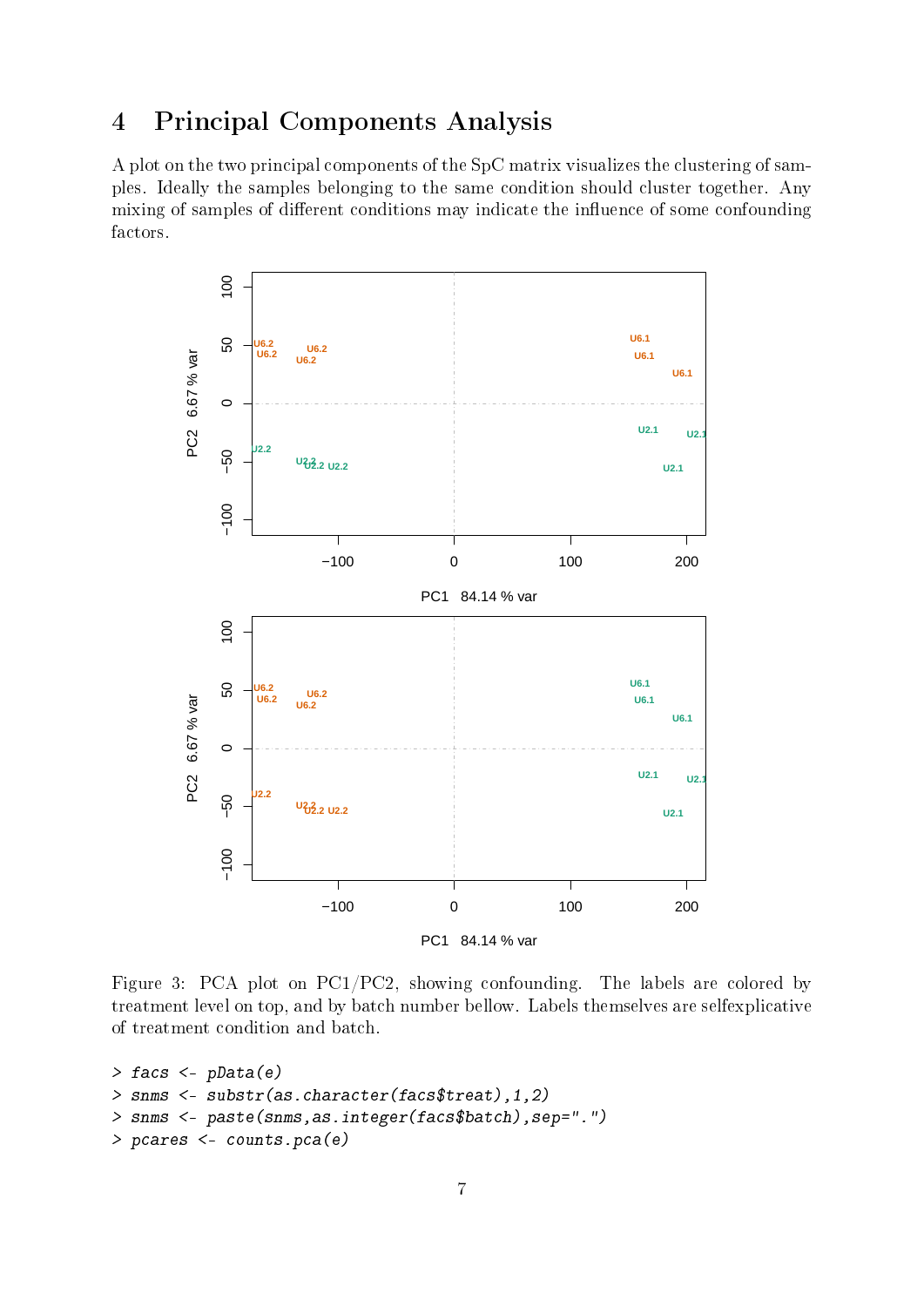```
> smpl.pca <- pcares$pca
> { cat("Principal components analisis on the raw SpC matrix\langle n'' \ranglecat("Variance of the first four principal components:\langle n \rangle n")
   print(summary(smpl.pca)$importance[,1:4])
 }
Principal components analisis on the raw SpC matrix
Variance of the first four principal components:
                             PC1 PC2 PC3 PC4
Standard deviation 163.82011 46.11827 32.26952 22.75380
Proportion of Variance 0.84136 0.06668 0.03265 0.01623
Cumulative Proportion 0.84136 0.90804 0.94068 0.95691
```
Note how in these plots the samples tend to cluster by batch instead of by treatment, this is evidence of a confounding factor. Something uncontrolled contributes globally to the results in a higer extend than the treatment itself.

#### 5 Hierarchical clustering

The hierarchical clustering of samples offers another view of the same phenomenon:

```
> counts.hc(e,facs=pData(e)[, "treat", drop = FALSE])
```

```
400 300 200 100 0
                                                                   U6.2502.1
                                                                   U6.2502.2
                                                                   U6.2502.3
                                                                   U6.2502.4
                                                                   U2.2502.1
                                                                   U<sub>2.2502.2</sub>
                                                                   U2.2502.3
                                                                   U2.2502.4
                                                                   U6.0302.1
                                                                   U6.0302.2
                                                                   U6.0302.3
                                                                   U2.0302.1
                                                                   U2.0302.2
                                                                   U2.0302.3
```

```
HC − treat
```
Figure 4: Hirearchical clustering of samples, showing confounding. The labels are colored by treatment level.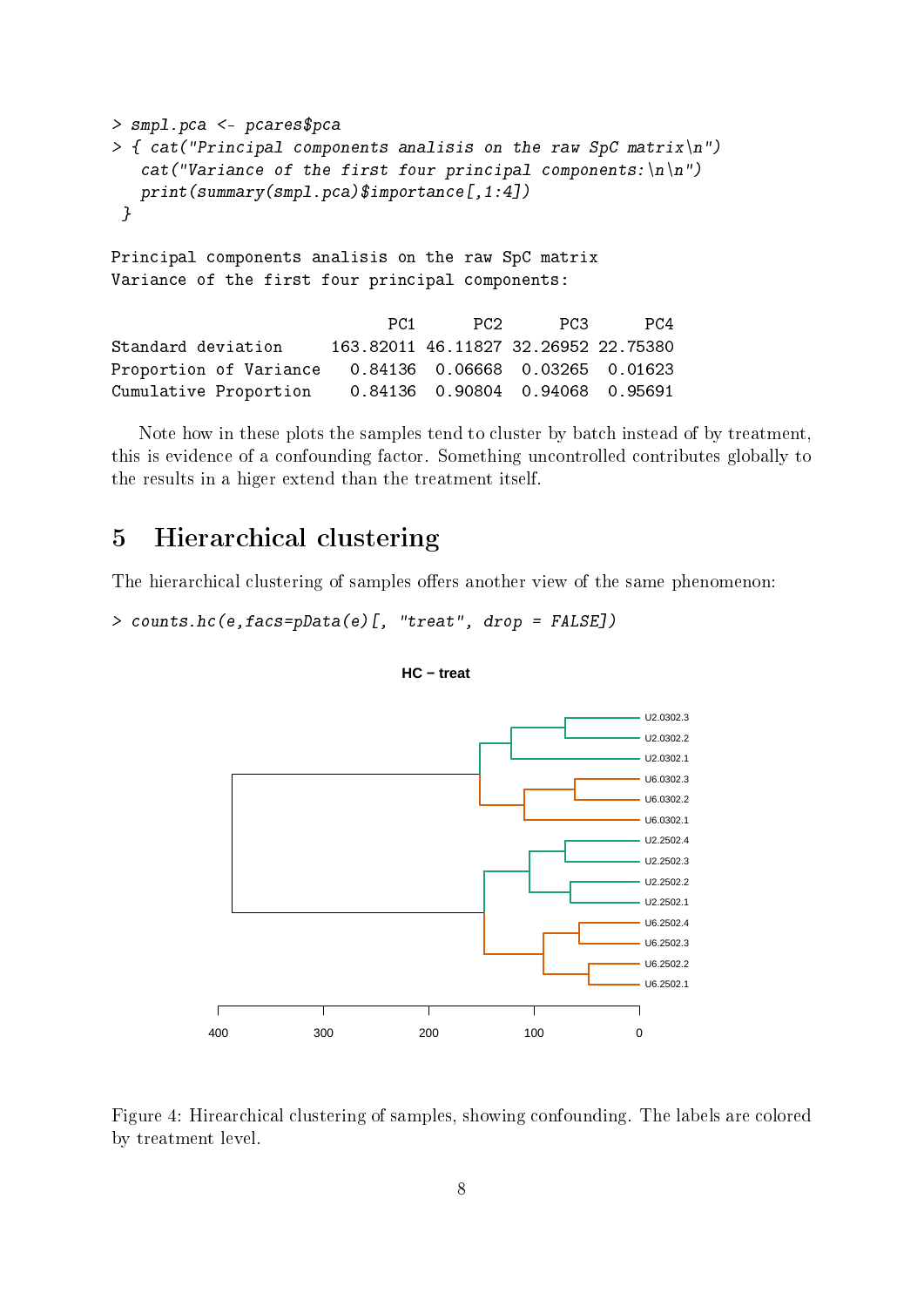> counts.hc(e,facs=pData(e)[, "batch", drop = FALSE])



**HC − batch**

Figure 5: Hirearchical clustering of samples, showing confounding. The labels are colored by batch number.

#### 6 Heatmap

A heatmap may be more informative than the dendrogram of samples, in the sense that it allows to identify the proteins most sensitive to this confounding. In this case we need a heatmap heigh enough to allow room for all the protein names. The function  $counts. \textit{heatmap}$  provides two heatmaps, the first one is fitted on an A4 page and offers a general view, the second one is provided in a separate pdf file and is drawn with 3mm high rows to allow a confortable identification of each protein and its expression profile in the experiment.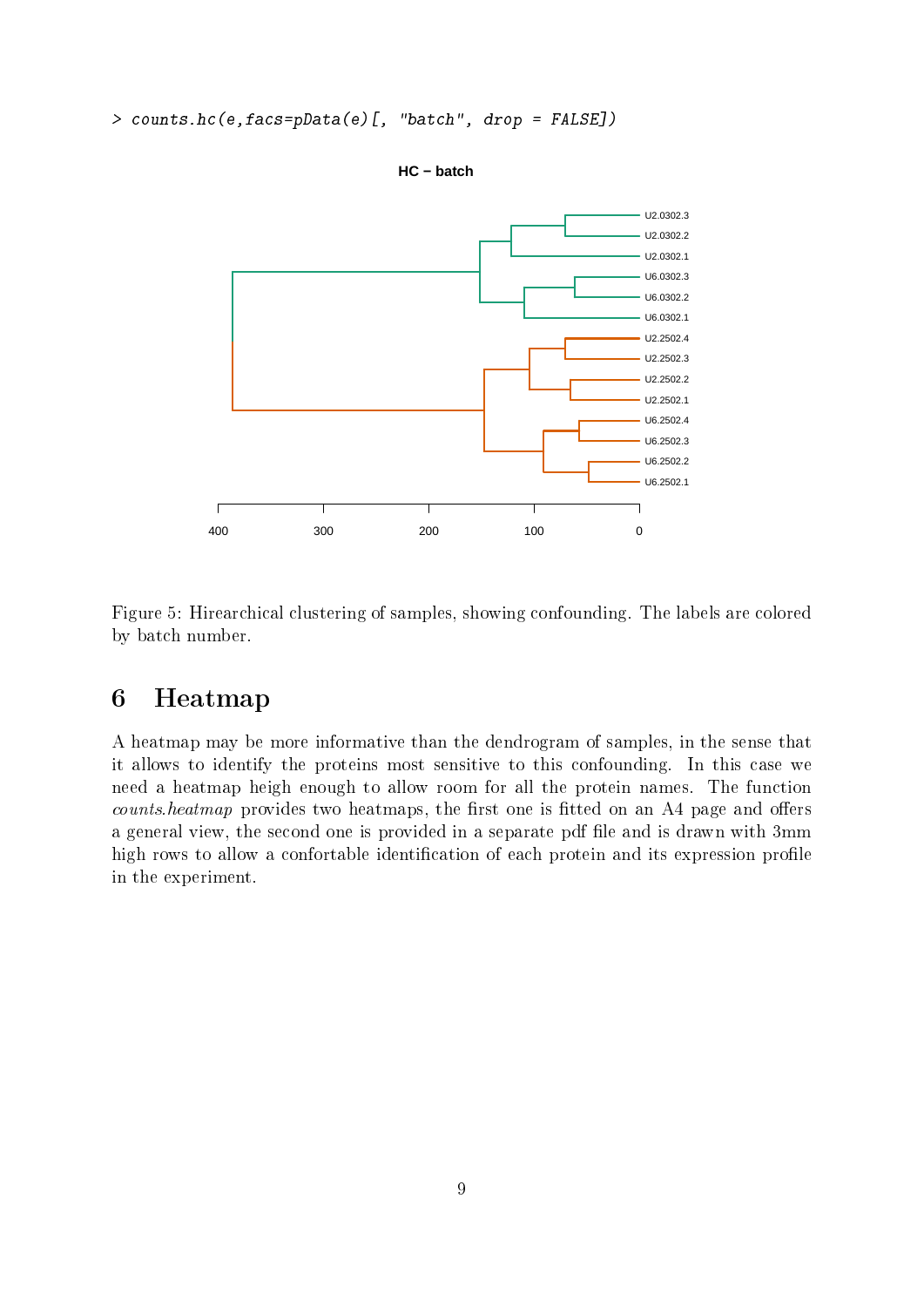> counts.heatmap(e,etit="UPS1",fac=pData(e)[, "treat"])



Figure 6: Global view heatmap. The column color bar is colored as per treatment levels.

#### 7 Batch effects correction

When counfounding is detected due to batch effects, as in this case, and the runs are balanced in the two conditions to be compared, blocking may help in the reduction of the residual variance, improving the sensitivity of the statistical tests. When dealing with spectral counts the usual model for the differential expression tests is a Generalized Linear Model (GLM) [10] based on the Poisson distribution, the negative binomial, or the quasi-likelihood, and these models admit blocking as the usual ANOVA [11] when dealing with normally distributed continous data.

The visualization of the influence of a batch effects correction, in the exploratory data analysis step, is easily carried out by the so called mean centering approach [4], by which the centers of each batch are made to coincide concealing the observed bias between the different batches. The PCA on the batch mean centered expression matrix will then show the level of improvement.

```
> data(msms.dataset)
```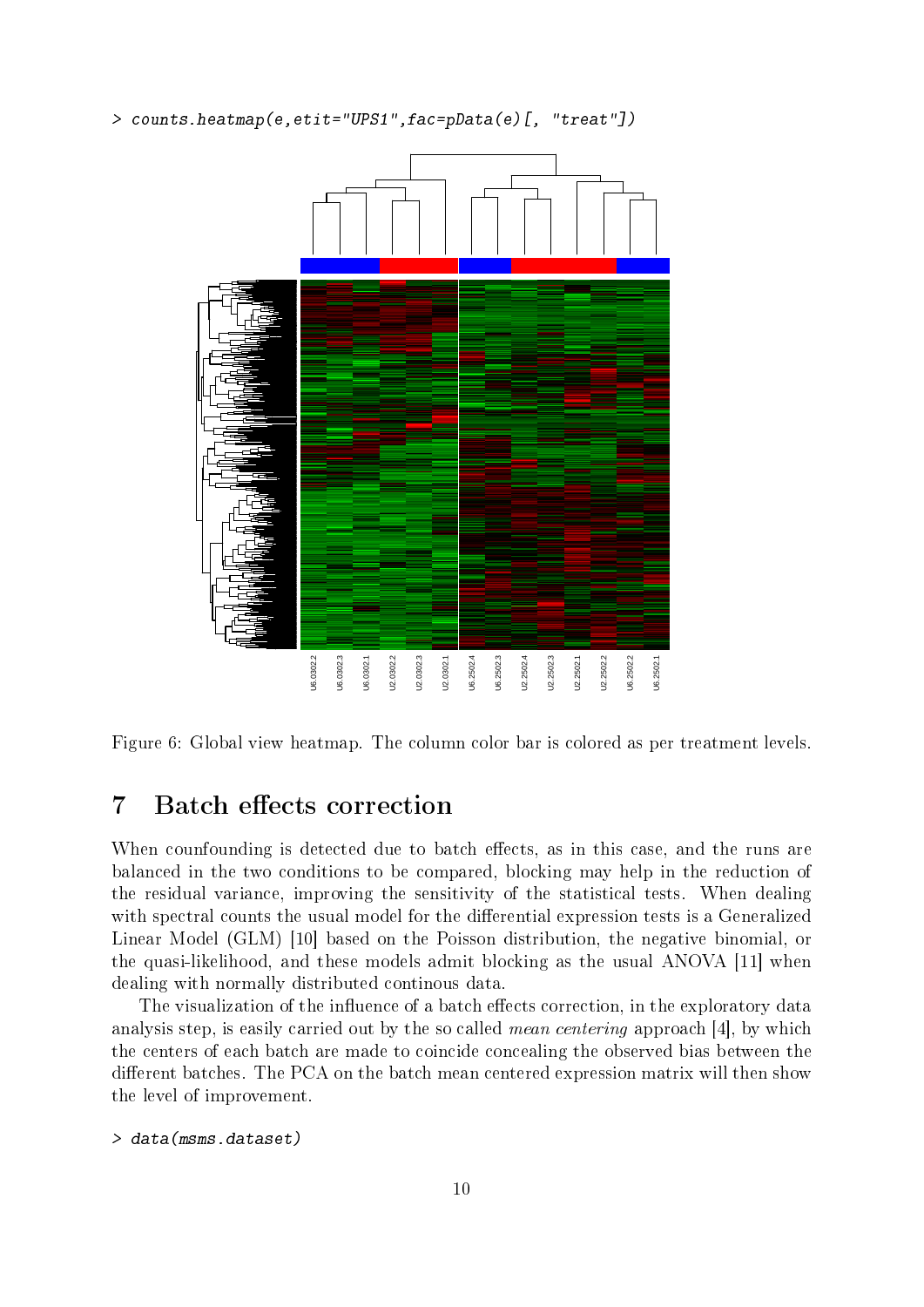```
> msnset <- pp.msms.data(msms.dataset)
> spcm <- exprs(msnset)
> fbatch <- pData(msnset)$batch
> spcm2 <- batch.neutralize(spcm, fbatch, half=TRUE, sqrt.trans=TRUE)
> ### Plot the PCA on the two first PC, and colour by treatment level
> ### to visualize the improvement.
> exprs(msnset) <- spcm2
> facs <- pData(e)
```

```
> snms <- substr(as.character(facs$treat),1,2)
```

```
> snms <- paste(snms,as.integer(facs$batch),sep=".")
```

```
> par(max=c(4,4,0.5,2)+0.1)
```

```
> counts.pca(msnset, facs=facs$treat, do.plot=TRUE, snms=snms)
```


Figure 7: PCA plot on the batch mean centered expression matrix, showing now a better clustering by treatment level.

This plots shows a clear improvement in the clustering of samples by treatment condition, and suggest that a model with batch as block factor will give better results than a model just including the treatment factor. The incidence of the correction may be evaluated as:

```
> ### Incidence of the correction
> summary(as.vector(spcm-spcm2))
     Min. 1st Qu. Median Mean 3rd Qu. Max.
-115.55183 -0.47569 -0.00694 0.21003 0.88057 137.91051
> plot(density(as.vector(spcm-spcm2)))
```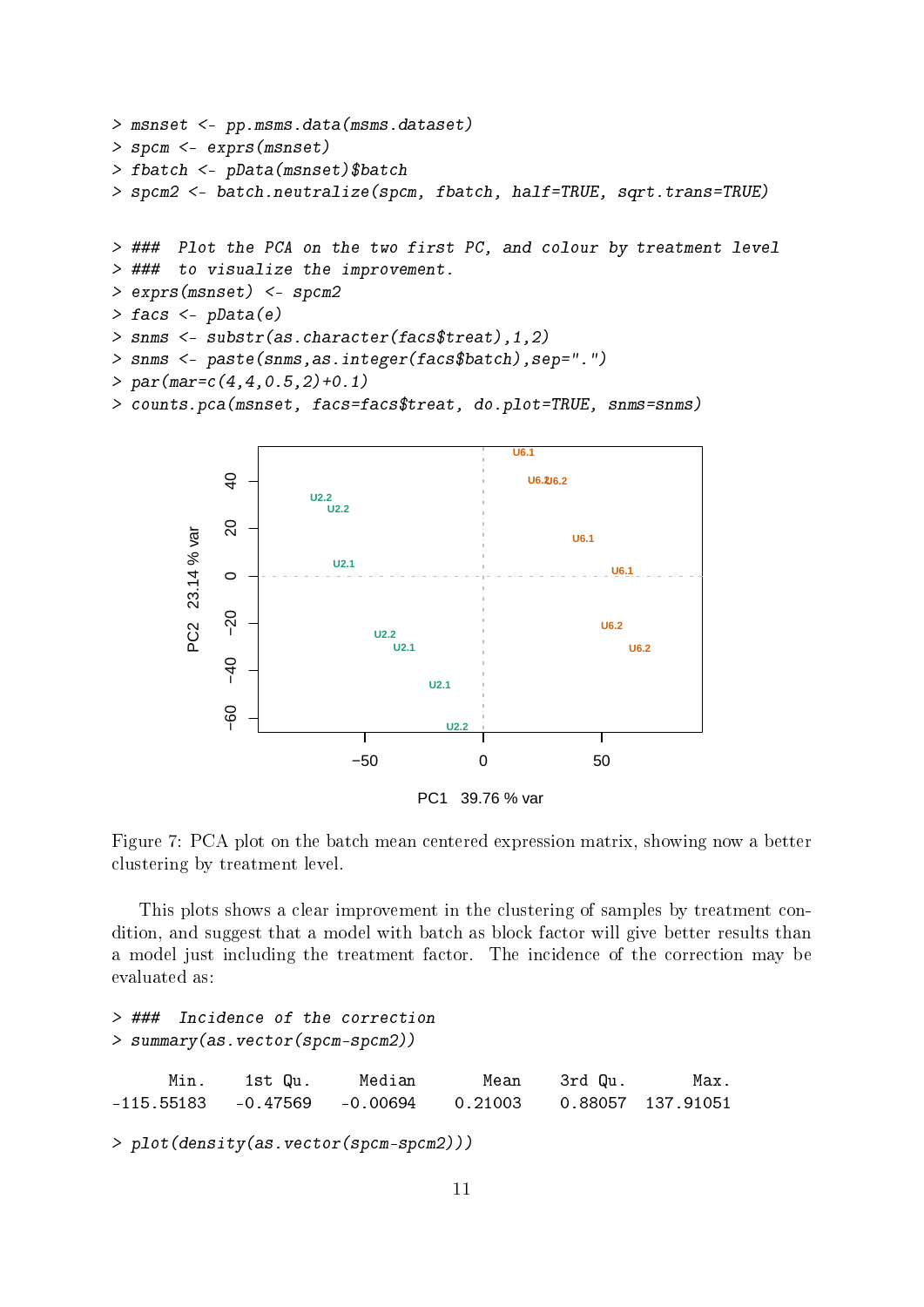#### 8 Dispersion

The simplest distribution used to explain the observed counts in sampling is the Poisson distribution. With this distribution the variance is equal to the mean, so that the dispersion coefficient -the ratio variance to mean- is one. When there are other sources of variation, apart of the sampling, such as the usual variability among biological replicates, we talk of overdispersion. In this situation the coefficient of dispersion is greater than one and the Poisson distribution is unable to explain this extra source of variance. Alternative GLM models able to explain overdispersion are based on the negative binomial distribution, or on the quasilikelihood [10].

An EDA of a dataset based on counts should include an exploration of the residual coefficients of dispersion for each of the factors in the experimental design. This will help in deciding the model to use in the inference step.

The *disp.estimates* function plots the distribution of residual dispersion coefficients, and the scatterplot of residual variances vs mean SpC for each of the factors in the parameter facs, if this parameter is NULL then the factors are taken as default from the phenoData slot of the MSnSet object.

```
> dsp <- disp.estimates(e)
> signif(dsp,4)
```
0.25 0.5 0.75 0.9 0.95 0.99 1 treat 0.4471 0.7500 1.111 1.677 2.474 12.97 67.210 batch 0.2619 0.4264 0.689 1.279 2.071 5.64 8.273

This function returns silently the quartiles and the quantiles at 0.9, 0.95 and 0.99 of the residual dispersion of each factor. With technical replicates it is not uncommon to observe most of the dispersion coefficients lower that one. This is a situation of underdispersion, most likely due to the competitive sampling at the MS system entrance.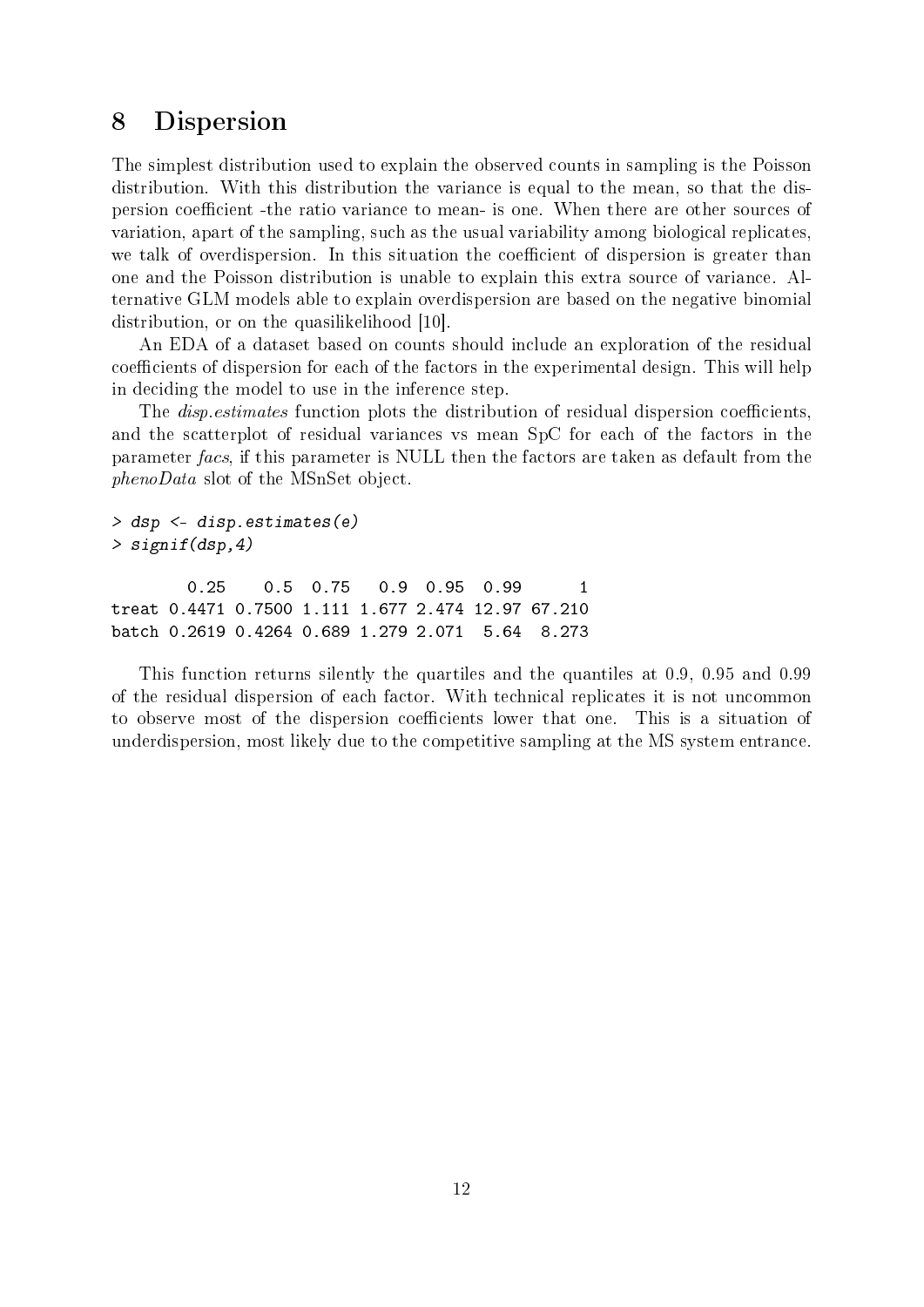

Figure 8: Residual dispersion density plot, and residual variance vs mean scatterplot in log10 scale, of the batch factor.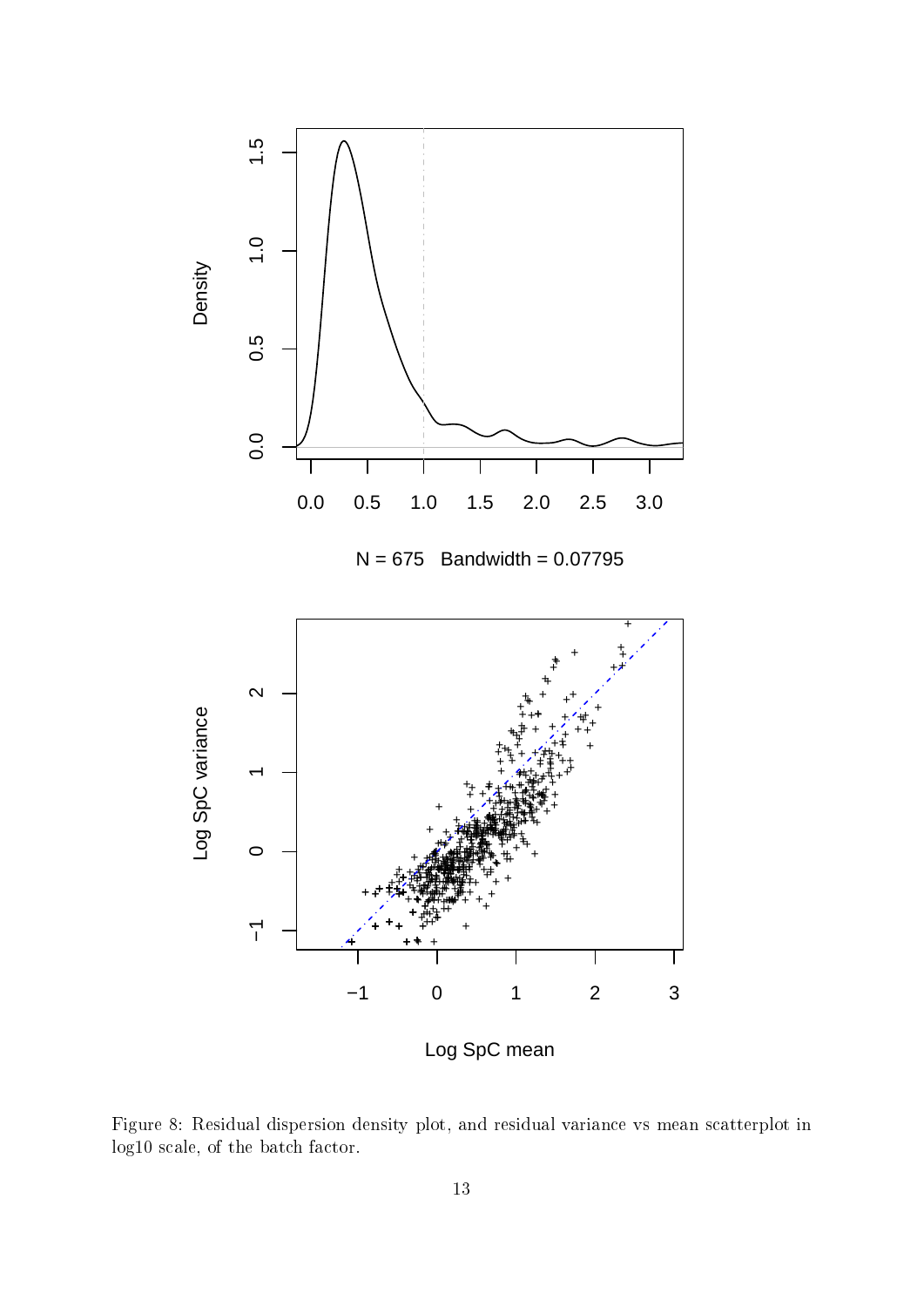#### 9 Informative features

In the border between EDA and inference we may explore the number and distribution of informative features. We mean by informative features those proteins showing a high enough signal in the most abundant condition and with an absolute log fold change between treatment levels above a given threshold. The following plot shows in red the features with signal not bellow 2 SpC in the most abundant condition, and with minLFC of 1. To improve the plot two transformations are available, either 'log2' or 'sqrt', although 'none' is also accepted.

> spc.scatterplot(spcm2,facs\$treat,trans="sqrt",minSpC=2,minLFC=1, main="UPS1 200fm vs 600fm")



**UPS1 200fm vs 600fm**

Figure 9: Scatterplot with informative features in red, showing the borders of fold change 2 and 0.5 as blue dash-dot lines.